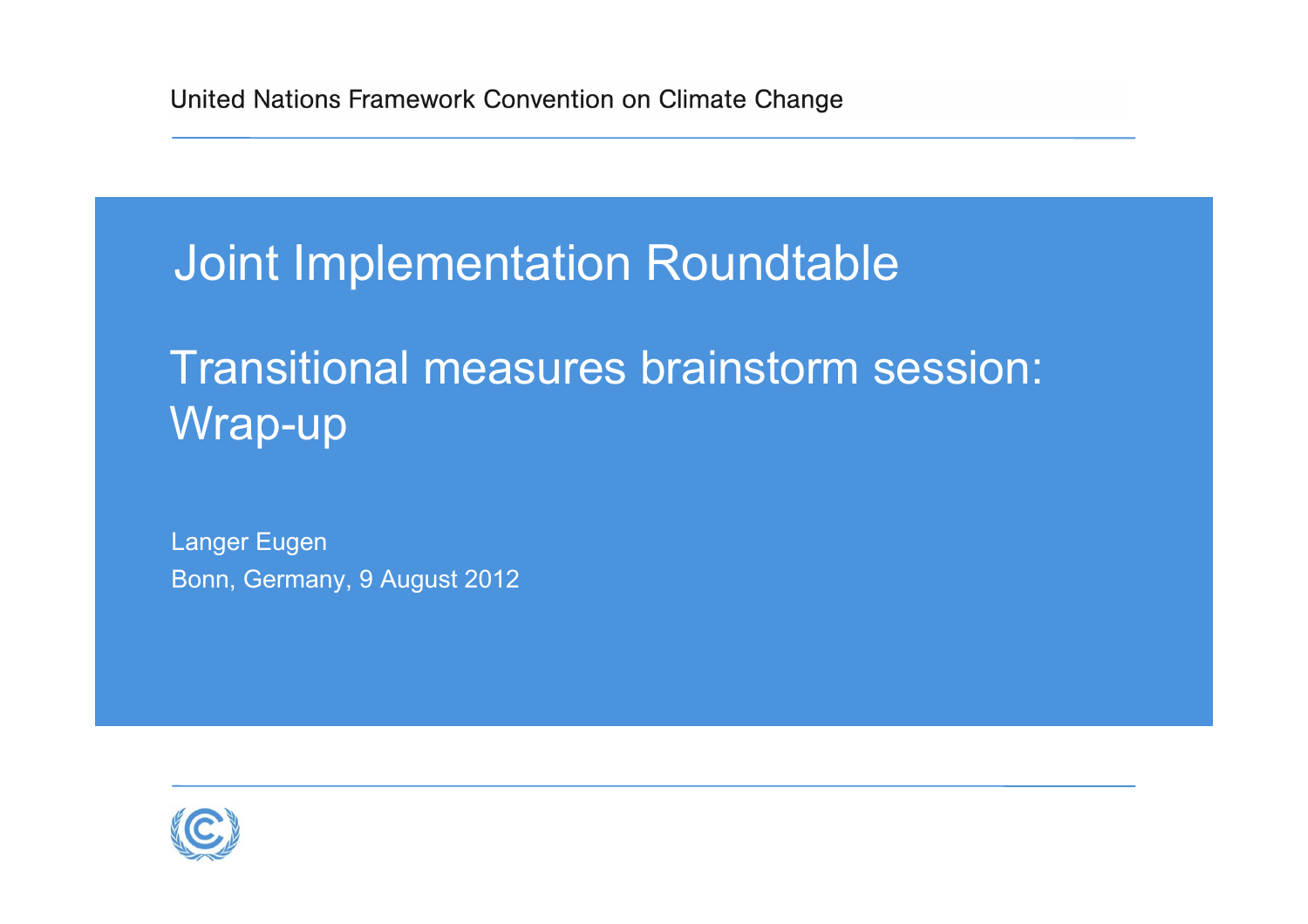## **Transitional measures: wrap-up session**

Main issues discussed:

- • Basis for distinguishing between CP1 projects and CP2 projects (determination vs registration vs receipt of ITL #)
- Need for continuity of existing guidelines to the extent possible (e.g. accreditation), in order to provide consistency, predictability, certainty
- For existing projects: OK to revisit baselines, mixed opinions on revisiting additionality, host country approvals seen as national matter
- Grace period for host countries to adopt national procedures
- Basis for issuance of ERUs based on 2013+ reductions:
	- a) De-linking from AAUs/RMUs
	- b) Banking / borrowing
	- c) ?